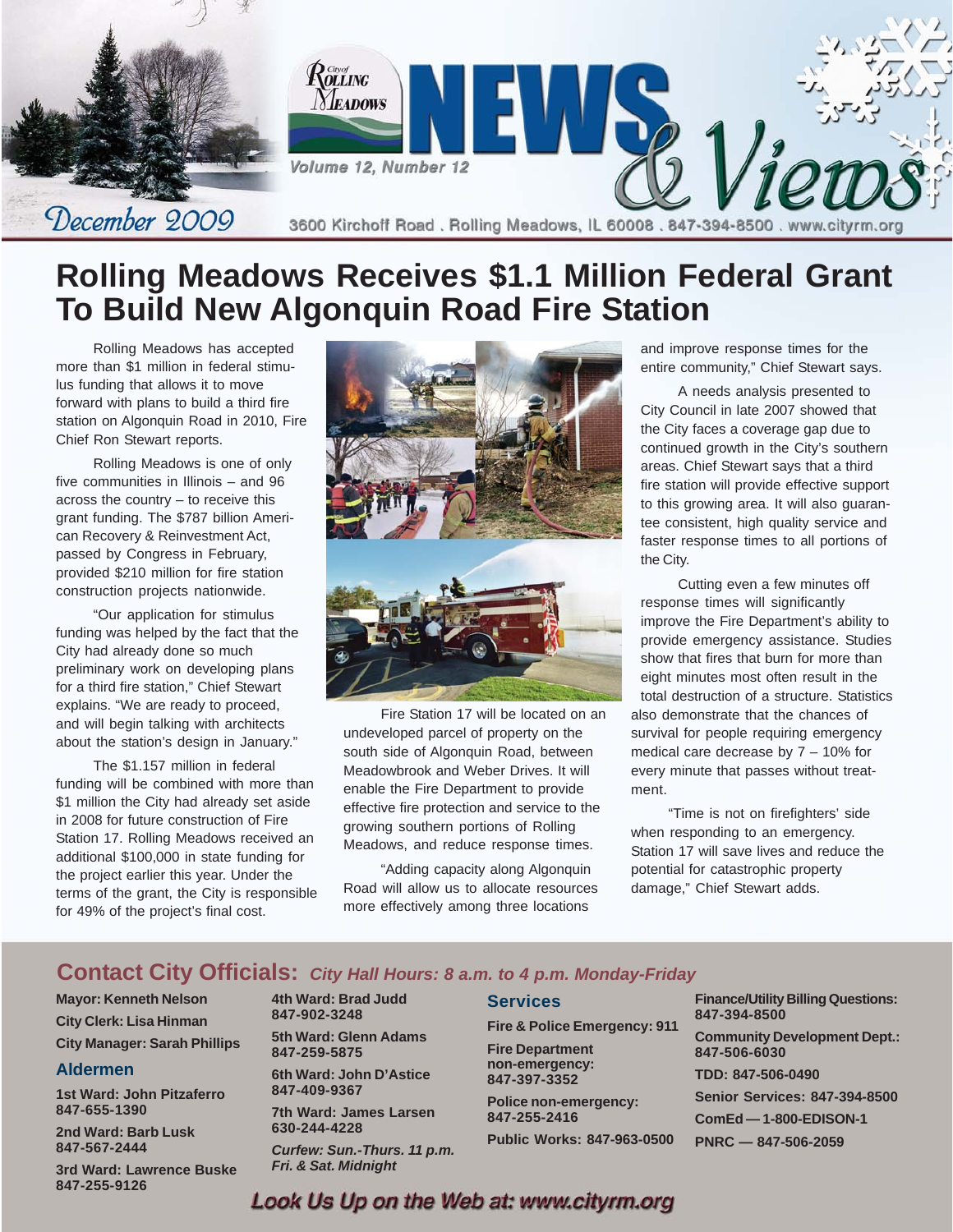# **Retiring Chief Steven Williams Sees Police Department As Social Agency with Law Enforcement Responsibility**

Retiring Police Chief Steven Williams sees the police department as a social service agency, with an important responsibility for public safety and law enforcement. He came to Rolling Meadows in 1998 as an accomplished police executive and strong proponent of community-oriented policing.

Williams is especially proud of the achievements of the award-winning Police Neighborhood Resource Center (PNRC) and other initiatives that bring police officers closer to residents, like the Bike Patrol, and team police officers with residents, such as the radar patrol and a handicapped parking monitor. Early in his tenure, he was very pleased to report that a resident survey rated Rolling Meadows police service very highly.

Mayor Ken Nelson praised Williams for his service to the City, saying, "Steve did a terrific job for us. He's very thorough and constantly had the community's best interest at heart." He noted that Chief Williams has been a strong advocate of the PNRC and active in several groups seeking to help battered women and alleviate other problems the police encounter every day.

"When we deal with social problems that can lead to criminality, we don't have to do as much law enforcement work," Williams said.

People who have worked closely with Williams are very impressed with the seriousness, thoroughness, compassion, and care he gave to the job. For example, he spent untold hours tending to the details of the long investigation that followed the fatal shooting of a resident by a police officer last year. His primary focus had to

be on maintaining the department's credibility and the public's support, but he never forgot the pain born by the officer and his family and the victim's family, always making time for them.

The department had many accomplishments during his tenure, but you won't find Williams taking credit for them. "The department has accomplished much in leadership in the law enforcement community, intergovernmental cooperation, delivery of law enforcement services, building a culture that is incredibly professional, and caring, so that what we do emphasizes people as much as it does the law," he says.

His successor, Deputy Chief Dave Scanlan, promises to "build on the traditions of professionalism and commitment to community policing that have been hallmarks of Chief Williams' tenure."

Williams has said the words that best describe him are "conservative, energetic, honest." He says his favorite quotation is, "Truth is not always popular, but it is always right."

Before becoming Rolling Meadows Police Chief, Williams was Chief of Police of the west central Illinois city of Macomb and Deputy Chief of Police of west suburban Lombard, where he started his police career as a patrol officer in 1970. He also served as Interim Site Security Administrator of Commonwealth Edison's Nuclear Power Generating Station at Zion, IL.

In announcing the appointment, former City Manager William Barlow said, "Mr. Williams has a healthy appreciation for the fact that community-oriented policing is not something that permeates an organi-



**In its continuing efforts to reduce costs, the City will change the frequency of its residential newsletter,** *News & Views***, from a monthly to a bi-monthly publication in 2010.**

**Residents will receive new editions of the newsletter six times next year. Each issue will cover two months of upcoming City events, keep residents updated on important City initiatives, offer status reports on major redevelopment projects, and provide compelling human interest stories about the people who make Rolling Meadows a "great place to call home."**

**The first edition of the 2010 newsletter will be sent to residents at the end of December. It will cover the months of January and February.**



*Retiring Police Chief Steve Williams accepts a plaque honoring his service to the City.*

zation overnight. It requires a long-term commitment of the organization."

Williams holds a B.A. degree in criminal justice management from Aurora University, Aurora, IL, and a master of science degree in management of human resources from the Graduate School of Business and Public Administration at National Lewis University, Evanston. He has said the accomplishment he is most proud of is "finishing college as an adult student." He is also a 1992 graduate of the F.B.I. National Academy.

In announcing his plans to retire, Williams at first said he wished to spend more time with his wife, Marge, their daughter, son, and three grandchildren. Then, he decided to accept a position as police chief in the west suburban Village of Gilberts.

### **EPA 'Quick Tips' Help Businesses Become More Energy Efficient**

The Environmental Protection Agency (EPA) offers a series of "Quick Tips" on its Website to help business leaders become more energy efficient, preserve limited natural resources and maximize savings on operational costs.

Log onto **www.epa.gov/ cleanenergy/energy-and-you/smallbusiness/index.html** for some simple, yet effective, ways to save.

The Website also features a guidebook, *Putting Energy Into Profits*, that site visitors may download.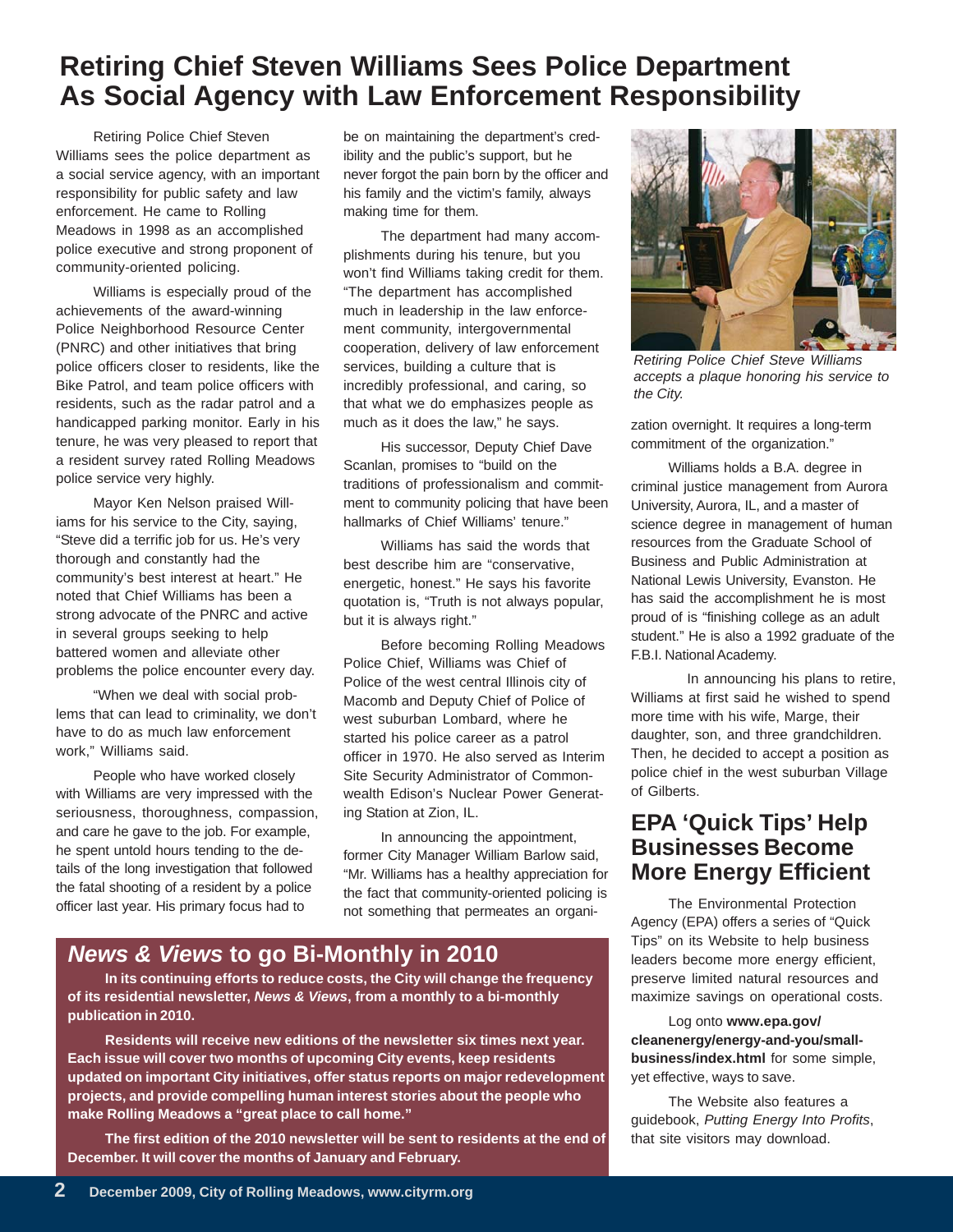# **Fire Department Urges Residents to 'Keep Wreaths Red'**

2009 marks the third straight year that the Rolling Meadows Fire Department participates in a public awareness program that uses festive décor as a reminder for residents to stay safe during the holidays.

The centerpieces of the "Keep the Wreaths Red" program are two holiday wreaths on display at the Neuckranz Fire Station on Plum Grove Road and the Fogarty Fire Station on Meadow Drive. Each wreath is illuminated with red bulbs.

The program calls for the Fire Department to replace a red bulb with a white bulb for each fire in Rolling Meadows that is caused by holiday decorations. Department officials hope to continue a two-year success streak.

"Since our program began in 2007, we have had no fires that resulted from holiday decorations. Rolling Meadows

residents have done a tremendous job in helping us keep our wreaths red, and that's a trend we hope to continue this year," Deputy Chief Brian Dempsey says.

The Illinois Fire Chiefs Association adopted the "Keep the Wreaths Red" program in 1980.

"Departments across the state who participate in this program have observed that people are very interested in seeing whether their city has had a fire caused by holiday decorations," Dempsey explains. "It offers a unique approach for reminding Rolling Meadows residents to keep their families safe during the holidays."

To help "Keep the Wreaths Red," the Department recommends that residents:

● Check for fresh needles before purchasing a tree. Trees with brown or

brittle needles pose a fire risk. Verify that artificial trees displayed in the home are flame retardant, and keep all trees away from fireplaces or heating vents;

● Never light candles on trees or evergreens, near draperies or other flammable materials, and never leave candles unattended;

● Avoid using electrical ornaments or light strings on artificial trees with metallic leaves or branch coverings;

● Fireplaces are for burning wood or decorative logs only. Make sure flues are open to prevent carbon monoxide buildup;

● Use lights approved for outdoor use if decorating a home's exterior;

● Never leave a turkey deep fryer unattended, and always use it outdoors;

● Check smoke detectors regularly.



# **Fire Chief Ron Stewart Honored As Harper College Distinguished Alumnus**

Fire Chief Ron Stewart was honored as a Distinguished Alumnus of Harper College during a November 10 awards reception at the school's Palatine campus.

Chief Stewart, one of five honorees presented with the Distinguished Alumni

Award, enrolled in Harper's Fire Science Program soon after accepting promotion to Fire Chief in 2005. While juggling family responsibilities and running the Rolling Meadows Fire Department, he completed the program and went on to graduate from DePaul University with a bachelor's degree.

"Going back to school was rewarding. If I hadn't done that, and I'd been put in this position as Fire Chief, I'd be at a distinct disadvantage," he explains. "A college degree gives you the power to do the things you need to do."

Chief Stewart believes that experience in the firefighting field is essential, but firefighters who get college degrees

# **Young Resident Has Fun 'Playing with the Fire Trucks'**

*Rolling Meadows may have found one of its future firefighters during a recent open house at the Neuckranz Station*

*on Plum Grove Road. Two-year-old Finnegan Mason got to "test drive" some of the Fire Department's engines and "had a lot of fun playing with the fire trucks," as he explained in a letter (written with the help of his mother, Heather) thanking the*

*Department for hosting the event. "The fire trucks were a huge hit," Mrs. Mason wrote in a follow up email to*

● Shirley Garrison – Harper College Lifelong Learning Institute Instructor;

Other 2009 Distinguished Alumni honorees are:

offer their departments an added value. "The reality is, without higher education, your opportunities are limited," he adds.

Today, the Rolling Meadows Fire Department requires an associate's degree for promotion to lieutenant, and a bachelor's degree for higher rankings. Following Chief Stewart's example, many Department lieutenants have enrolled at Harper to further

> ● Beverly Goodman, Ph.D. – Geo-Archeologist, Hebrew University of Jerusalem;

#### *Deputy Fire Chief Brian Dempsey. "Everyone was wonderful to us and to Finn. He had an amazing time! Thank you for opening your fire house to us and for all that you do for our*

their career opportunities.



● Tom Schneke – Vice President of Broadcast Operations and Engineering, WBBM/ CBS2 Chicago;

● Robin Turpin, Ph.D. – Senior Director of Global Health Economics, IV Nutrition at Baxter Healthcare.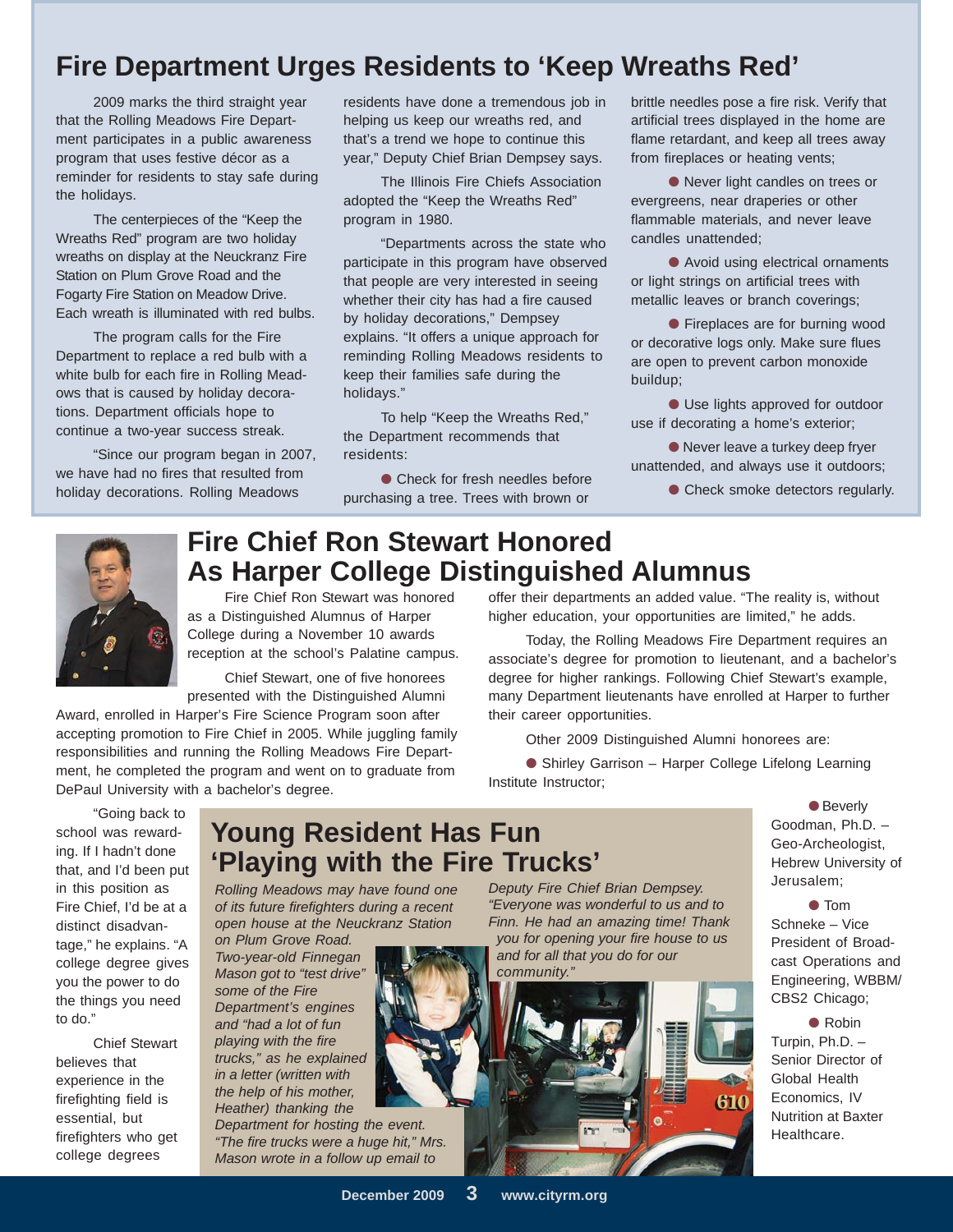# Loving Care Animal Clinic *contest.*

### **Loving Care Animal Clinic Celebrates 10th Anniversary**

*"Cheers to 70 Dog Years" was the theme for Loving Care* Animal Clinic's 10<sup>th</sup> anniversary *celebration. Mayor Ken Nelson joined Dr. Joanne Carlson and her staff in a ribbon cutting ceremony with family, customers, and some "patients," who participated in a pet costume*



## **2010 Census to Determine City's Share of Federal Funding**

**Residents will play an essential role in helping ensure that Rolling Meadows continues to receive its fair share of federal funding next spring, as the U.S. Census Bureau begins the 2010 Census.**

**Data collected by the census, which is conducted every 10 years and mandated by the Unites States Constitution, helps guide distribution of more than \$400 billion in federal funds to local and state governments each year. Data also helps determine the number of Illinois seats in the House of Representatives.**

**"The 2010 questionnaire that will be sent to all households in the country next March consists of just 10 questions – one of the shortest in history," City Manager Sarah Phillips explains. "Prompt, thorough response by all residents will help ensure that Rolling Meadows will continue to receive its rightful share of federal funds."**

**The Constitution requires that everyone living in the United States – not just citizens – be counted in the census. Federal law protects all data collected through the census.**

# **Renew Business Licenses Online; Payments Due by December 31**

A convenient new service introduced by the City last month lets Rolling Meadows-based companies renew their annual business licenses online. The deadline to renew business licenses is December 31.

Log onto **www.cityrm.org**, click the "Online Payments" icon found at the left side of the homepage, then select "Payment for Business or Contractor's License Renewal Online." Renewals may be paid by credit card or E-Check.

The City sent renewal applications to all businesses in Rolling Meadows at the end of October. Companies with revisions to their business license renewal forms must contact Community Development at 847-506-6030 before using the online payment service.

All businesses in Rolling Meadows are required to have a current business license. Annual fees are determined based on a company's square footage and type of business. Payments made

after the December 31 deadline are subject to a 100% late fee.

The "Online Payments" Website feature offers a range of services. Residents may also pay utility bills, purchase vehicle stickers and dog licenses, pay parking tickets, and renew business or contractor licenses with just a few mouse clicks.

For more information about online payments, contact the Finance Department at 847-394-8500.

# **Historical Museum Recreates 1950s Holiday Decor**

Experience the holidays of yesteryear at the Rolling Meadows Historical Museum, where Historical Society members have "decked the halls" with a variety of vintage decorations. Guests may visit the museum, 3100 Central Road, to view the historical house's holiday décor during



regular visiting hours: Wednesdays, 10 a.m. – 2 p.m. (through December 10), and Sundays,  $1 - 4$  p.m. (year-round).

Residents will have another opportunity to take a stroll down memory lane, recall holidays past and enjoy refreshments

when the Historical Society hosts its annual holiday open house, Sunday, January 10.

For more information on Historical Society activities and events, call 847-577-7086 or visit **www.cityrm.org/HTML/ historical\_museum.htm**.

#### **Support the Museum**

Tax-deductible donations help support ongoing programs and cover museum expenses. Submit donations to: Rolling Meadows Historical Society, 3100 Central Road, Rolling Meadows, IL 60008.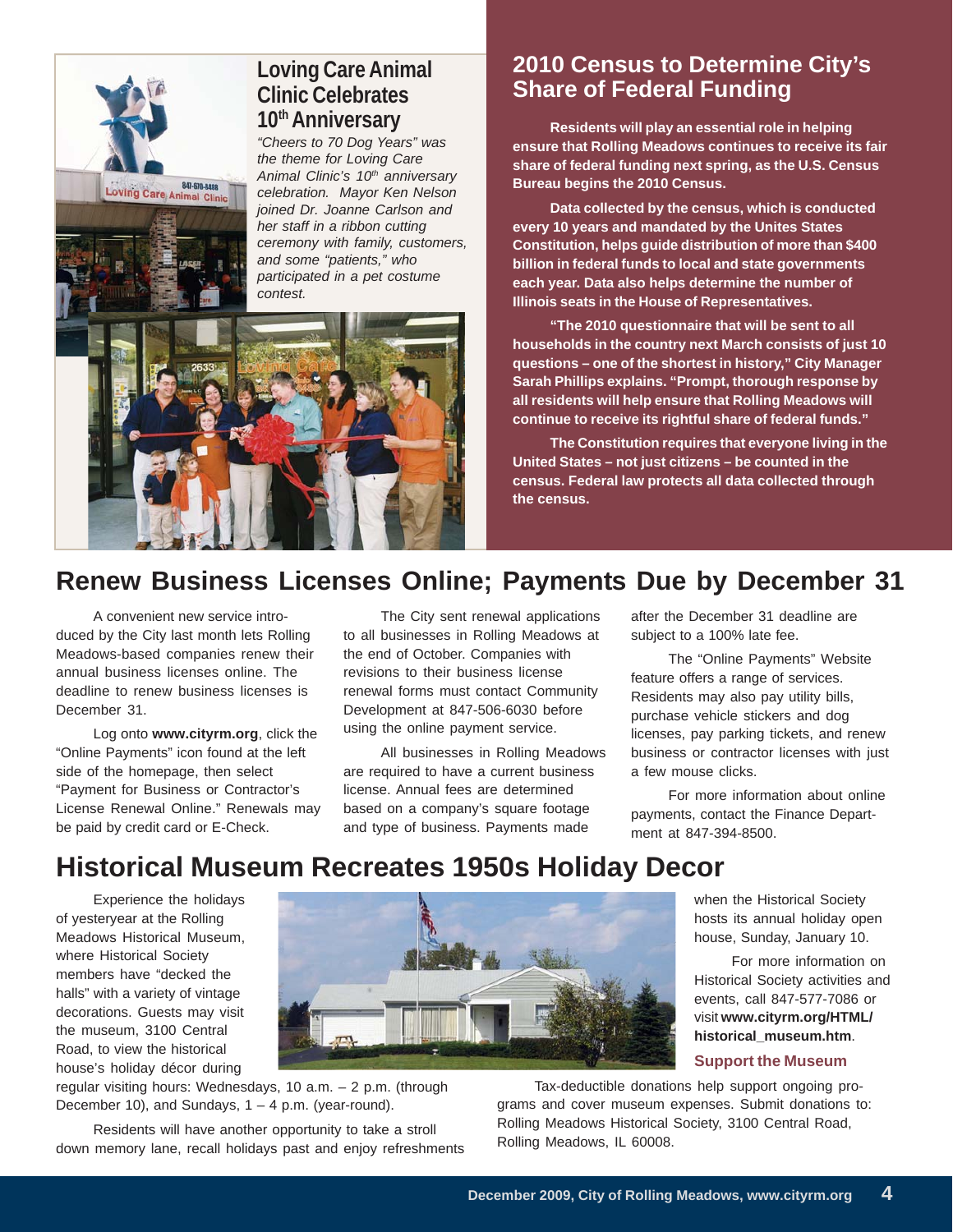# **Rolling Meadows Receives \$2.4 Million State Grant To Reconstruct New Wilke Road**

The City has received more than \$2.4 million in state grant funding to pay for the reconstruction of New Wilke between Golf Road and Algonquin



next few years.

Road, Public Works Director Fred Vogt reports.

The improvements come in advance of a separate construction project that will

rebuild the Algonquin/New Wilke intersection in the *Fred Vogt*

The funding, provided through Illinois' Emergency Repair Program (ERP), will help the City rebuild a road that Vogt says is "in extremely poor condition."

"New Wilke Road is a critical part of the City's infrastructure because of its proximity to big box retailers and Interstate 90," Vogt explains. "We recently reduced the speed limit on New Wilke because it is in such bad shape."

At a City Council meeting, Mayor Ken Nelson thanked Illinois legislators for their help in securing the grant funding. State Senator Matt Murphy (R-27<sup>th</sup>), and Representatives Suzanne Bassi (R-54<sup>th</sup>), Paul

Froehlich (D-56<sup>th</sup>) and Mark Walker (D-66<sup>th</sup>) were essential in securing ERP funds for the New Wilke project.

The City's engineering firm, Christopher B. Burke Engineering, has completed preliminary engineering studies on the road. The project is scheduled for bidding in January 2010, with construction to begin in the spring. Barring delays, new pavement should be in place by December 2010.

New Wilke's reconstruction will take place simultaneously with an Illinois Department of Transportation (IDOT) program to widen and rebuild Golf Road.

# **City to Honor Cancer Victims With Commemorative Banners**

The Rolling Meadows' Cancer Awareness Committee is moving forward with an initiative to honor residents who are battling cancer, or have died from it, through the display of commemorative banners in downtown Rolling Meadows, Ward 2 Alderman and Cancer Awareness Committee Chair Barb Lusk reports.

Committee members believe the banners, which will be mounted on streetlights along Kirchoff Road, will serve as a stunning visual



reminder of those who have bravely fought the disease.

"Purchasing a commemorative banner for downtown display is a great way to support friends and family members who are battling cancer, and pay tribute to those we have lost," Lusk says. "We are very excited to launch this program. It's an approach no other community has taken before."

The vinyl banners sell for \$125. Each will feature a colored ribbon to represent one of 18 different forms of cancer – everything from lung and prostate to colon, breast and ovarian cancers. Residents may choose from a variety of phrases and include the name of the person they wish to honor. A portion of all proceeds will go to the American Cancer Society.

Banners will hang in downtown Rolling Meadows from April – October in 2010 and 2011. The City will then present the banners to the families that purchased them.

Order forms are available at City Hall. Orders must be placed by March 1, 2010. For more information, contact Alderman Lusk at **luskb@cityrm.org.**

# **Tree Planting Celebrates Panasonic's 50<sup>th</sup> Anniversary**

Employees of Rolling Meadows' Panasonic office celebrated the company's 50<sup>th</sup> anniversary in the United States with a community improvement project that planted several trees on the west side of New Wilke Road, just south of Kirchoff Road.

Working with City Forester Jim McFeggan, Panasonic team members planned the types of trees to be planted, determined the location, then rolled up their sleeves and got their hands dirty. In total, they planted five maple, two honey locust and three spruce trees.

"We congratulate Panasonic on its 50<sup>th</sup> anniversary celebration, and thank its employees for their hard work planting the trees, McFeggan says. "The public area's appearance has been greatly enhanced."